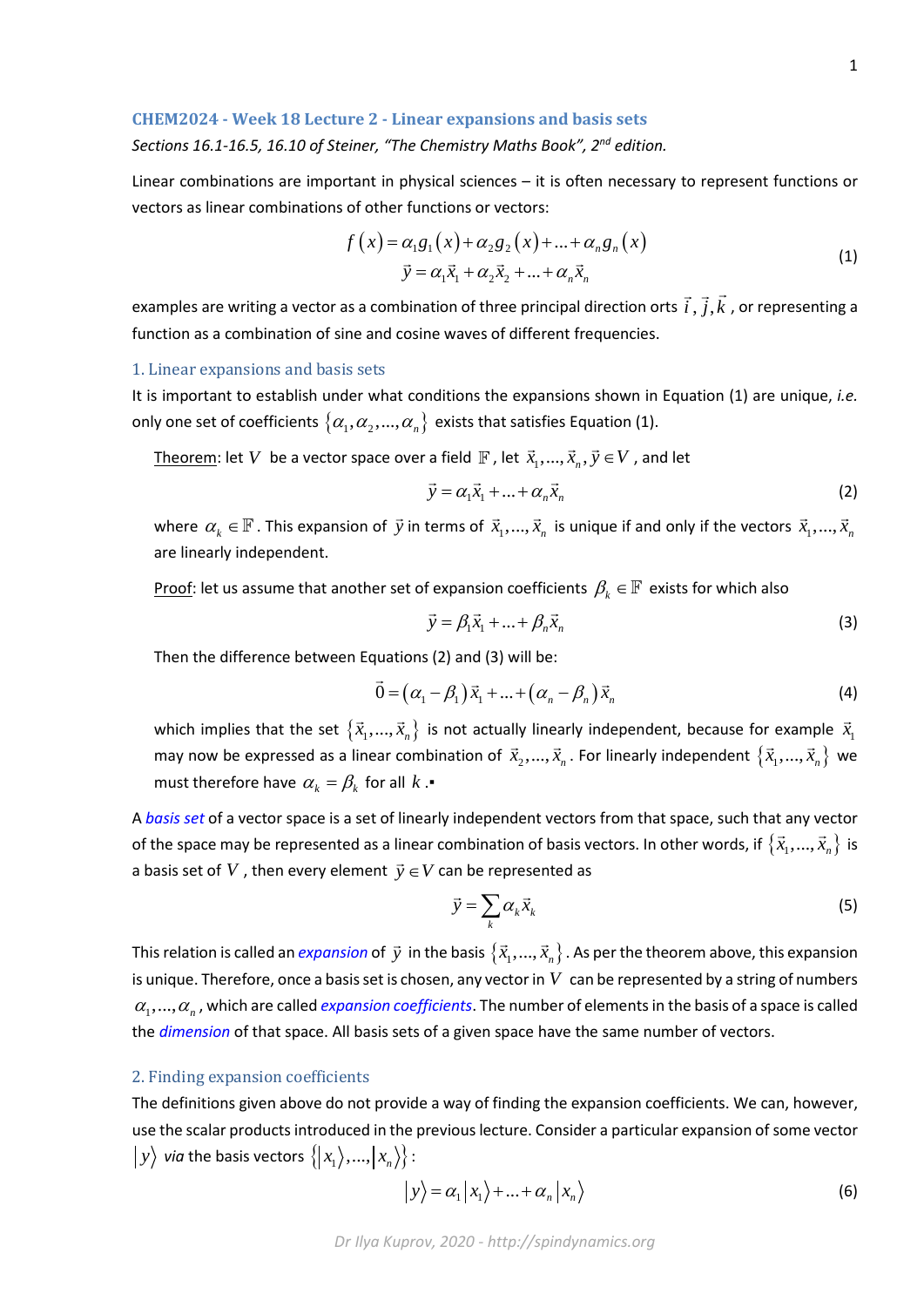where we switched to Dirac notation for convenience. Let us take a scalar product of both sides of this expression with each vector  $|x_k\rangle$  in turn:

$$
\begin{cases}\n\langle x_1 | y \rangle = \alpha_1 \langle x_1 | x_1 \rangle + ... + \alpha_n \langle x_1 | x_n \rangle \\
\langle x_2 | y \rangle = \alpha_1 \langle x_2 | x_1 \rangle + ... + \alpha_n \langle x_2 | x_n \rangle \\
... \\
\langle x_n | y \rangle = \alpha_1 \langle x_n | x_1 \rangle + ... + \alpha_n \langle x_n | x_n \rangle\n\end{cases}
$$
\n(7)

In this system of equations, all angular brackets are just numbers. We therefore have a system of *n* equations for *n* unknown expansion coefficients; this system may be solved for  $\alpha_1, \dots, \alpha_n$ .

<u>Example 1</u>: find the expansion of the vector  $|y\rangle = (5 \quad 7)^T$  in the basis set  $\{|x_1\rangle, |x_2\rangle\}$  , where  $\langle x_1 \rangle = (3 \quad 5)^T$  and  $\langle x_2 \rangle = (1 \quad 1)^T$ .

Solution: in this case, the expansion contains two unknown coeficients

$$
|y\rangle = \alpha_1 |x_1\rangle + \alpha_2 |x_2\rangle
$$

Taking scalar products of this expression with  $|x_1\rangle$  and then  $|x_2\rangle$ , we obtain:

$$
\begin{cases} \langle x_1 | y \rangle = \alpha_1 \langle x_1 | x_1 \rangle + \alpha_2 \langle x_1 | x_2 \rangle \\ \langle x_2 | y \rangle = \alpha_1 \langle x_2 | x_1 \rangle + \alpha_2 \langle x_2 | x_2 \rangle \end{cases}
$$

After calculating the scalar products, we obtain:

$$
\begin{cases}\n50 = 34\alpha_1 + 8\alpha_2 \\
13 = 8\alpha_1 + 2\alpha_2\n\end{cases}
$$

from which we conclude that  $\alpha_1 = 1$  and  $\alpha_2 = 2$ , and therefore:

$$
|y\rangle = |x_1\rangle + 2|x_2\rangle
$$

## 3. Orthonormal basis sets

Solving Equations (7) every time expansion coefficients are needed is cumbersome. Let us impose two further conditions on the basis set – that all its vectors have unit length, and are mutually orthogonal:

$$
|\vec{x}_k|=1 \quad \forall k, \quad \langle x_k | x_m \rangle = 0 \quad \text{when} \quad k \neq m
$$
 (8)

These conditions may be merged into the following more compact expression:

$$
\left\langle x_k \, \middle| \, x_m \right\rangle = \delta_{km} \tag{9}
$$

where  $\delta_{km}$  is *Kronecker symbol*, equal to 1 when  $k = m$ , and to zero otherwise. With this condition in place, Equation (7) simplifies because the brackets on the right hand side are either 0 or 1. Once those simplifications are applied, the expressions for the expansion coefficients become explicit:

$$
\begin{cases} \langle x_1 | y \rangle = \alpha_1 \\ \langle x_2 | y \rangle = \alpha_2 \\ \dots \\ \langle x_n | y \rangle = \alpha_n \end{cases}
$$
 (10)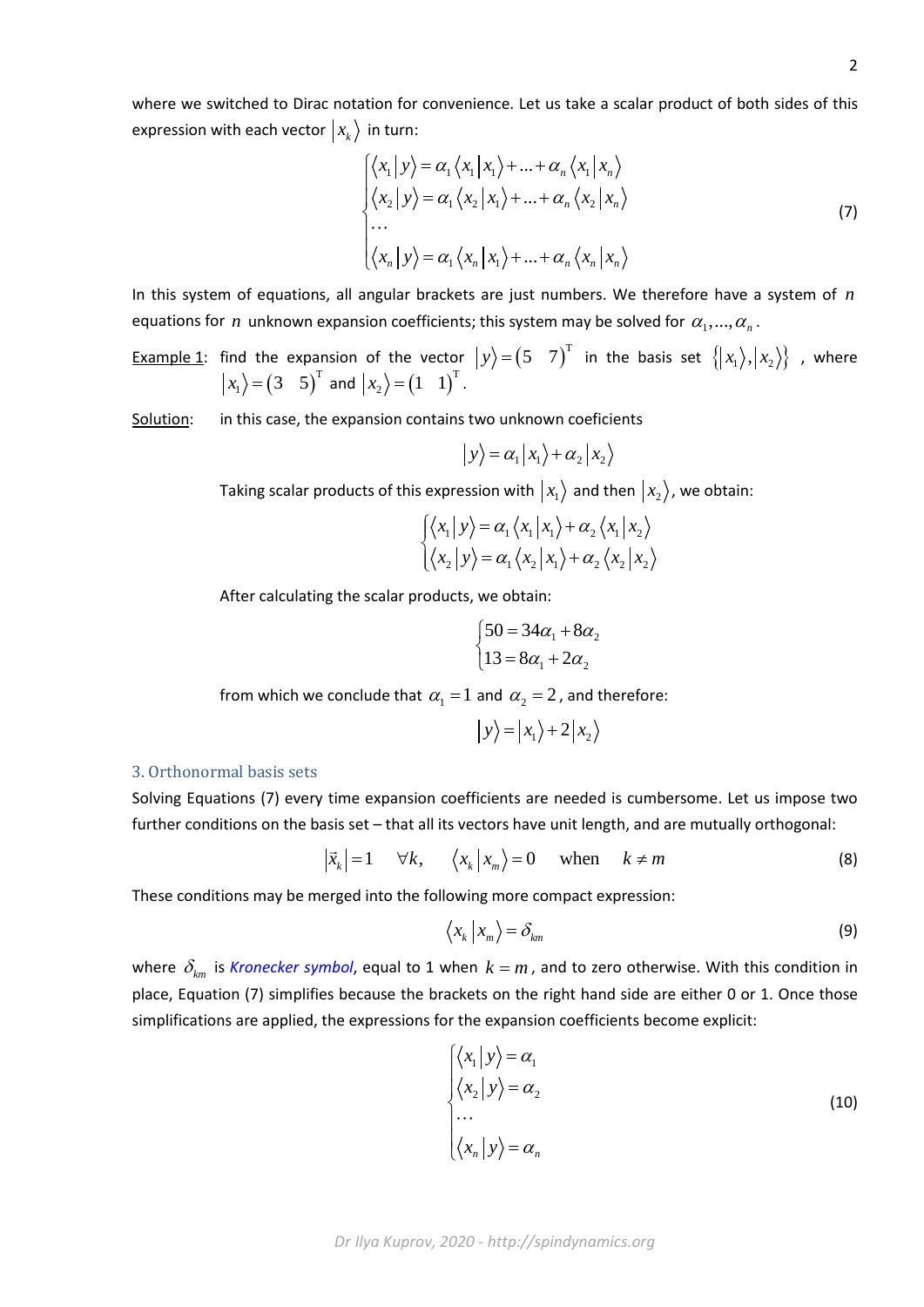Equation (10) may also be obtained by a more direct and general route. Let us assume that we have a general expansion for a vector  $\vec{y}$  in an *orthonormal basis set*  $\{\vec{x}_1, ..., \vec{x}_n\}$  that satisfies Equation (9):

$$
|y\rangle = \sum_{k} \alpha_{k} |x_{k}\rangle
$$
 (11)

Taking a scalar product on both sides of this expression with a specific basis vector  $|x_m\rangle$ , we get:

$$
\left\langle x_{m} \, | \, y \right\rangle = \sum_{k} \alpha_{k} \left\langle x_{m} \, | \, x_{k} \right\rangle \tag{12}
$$

where we now notice that all the brackets on the right hand side are zero, except for  $\langle x_m | x_m \rangle$ , which is equal to 1. This yields a very simple result:

$$
\alpha_m = \langle x_m | y \rangle \tag{13}
$$

Therefore, to find the expansion coefficient in an orthonormal basis set, it is sufficient to take a scalar product with the corresponding vector. The simplicity of Equation (13) is the principal reason why orthonormal basis sets are preferred in computational chemistry.

Example 2: demonstrate that the following basis set is orthornormal

$$
\vec{x}_1 = \begin{pmatrix} 1 \\ 0 \\ 0 \end{pmatrix}, \quad \vec{x}_2 = \frac{1}{\sqrt{2}} \begin{pmatrix} 0 \\ -1 \\ +1 \end{pmatrix}, \quad \vec{x}_3 = \frac{1}{\sqrt{2}} \begin{pmatrix} 0 \\ +1 \\ +1 \end{pmatrix}
$$

- Solution: we can confirm by calculating the corresponding norms that  $|\vec{x}_1| = |\vec{x}_2| = |\vec{x}_3| = 1$ . The calculation of scalar products likewise yields  $\langle x_1 | x_2 \rangle = \langle x_2 | x_3 \rangle = \langle x_3 | x_1 \rangle = 0$ .
- Example 3: the following basis occurs in nuclear magnetic resonance, and is known to be orthogonal, but not normalised

$$
|\sigma_1\rangle = \begin{pmatrix} 0 \\ +1/2 \\ +1/2 \\ 0 \end{pmatrix}, \qquad |\sigma_2\rangle = \begin{pmatrix} 0 \\ +i/2 \\ -i/2 \\ 0 \end{pmatrix}, \qquad |\sigma_3\rangle = \begin{pmatrix} +1/2 \\ 0 \\ 0 \\ -1/2 \end{pmatrix}
$$

Find the expansion of  $\big|\rho\big>=\begin{pmatrix}0&0&1&0\end{pmatrix}^{\mathrm{T}}$  in this basis.

Solution: it is clear that  $\ket{\sigma_3}$  would not contribute because it has a zero in the third position. We are therefore looking at the following expansion:

$$
|\rho\rangle = \alpha_1 |\sigma_1\rangle + \alpha_2 |\sigma_2\rangle
$$

Taking scalar products of this with  $|\sigma_1\rangle$  and  $|\sigma_2\rangle$ , we obtain:

$$
\begin{aligned}\n\left\{\langle \sigma_1 | \rho \rangle = \alpha_1 \langle \sigma_1 | \sigma_1 \rangle + \alpha_2 \langle \sigma_1 | \sigma_2 \rangle \\
\left\langle \sigma_2 | \rho \rangle = \alpha_1 \langle \sigma_2 | \sigma_1 \rangle + \alpha_2 \langle \sigma_2 | \sigma_2 \rangle\n\end{aligned}\right\} \Rightarrow \begin{aligned}\n\left\{\langle \sigma_1 | \rho \rangle = \alpha_1 \langle \sigma_1 | \sigma_1 \rangle \\
\left\langle \sigma_2 | \rho \rangle = \alpha_2 \langle \sigma_2 | \sigma_2 \rangle\n\end{aligned}
$$

where the expression simplifies because  $\langle \sigma_1 | \sigma_2 \rangle = 0$  – the basis set is orthogonal. Therefore, the expressions for the coefficients are: